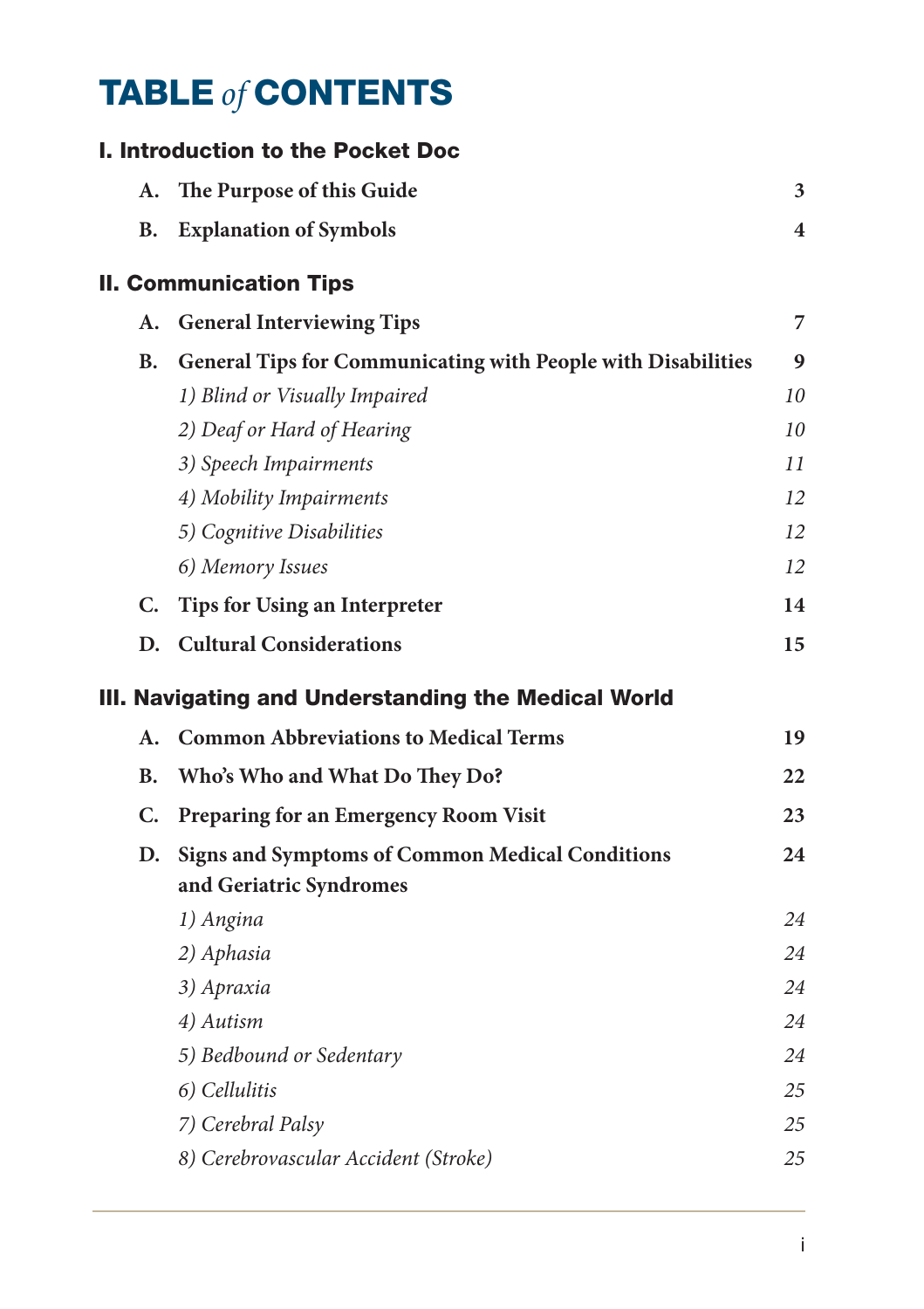| 9) Chronic Fatigue Syndrome                 | 26 |
|---------------------------------------------|----|
| 10) Chronic Obstructive Pulmonary Disease   | 26 |
| 11) Congestive Heart Failure                | 27 |
| 12) Coronary Artery Disease                 | 27 |
| 13) Cystic Fibrosis                         | 28 |
| 14) Dehydration                             | 28 |
| 15) Delirium                                | 29 |
| 16) Dementia                                | 30 |
| 17) Dementia-Related Psychosis              | 32 |
| 18) Depression                              | 32 |
| 19) Developmental Disability                | 33 |
| 20) Diabetes Mellitus                       | 33 |
| 21) Falls                                   | 35 |
| 22) Fibromyalgia                            | 35 |
| 23) Hearing Impairment                      | 35 |
| 24) Hepatitis                               | 36 |
| 25) Hodgkin's Disease                       | 36 |
| 26) Huntington's Disease                    | 36 |
| 27) Hypertension                            | 36 |
| 28) Incontinence                            | 37 |
| 29) Kidney (Renal) Insufficiency or Failure | 37 |
| 30) Malnutrition                            | 38 |
| 31) Memory Loss                             | 38 |
| 32) Mental Retardation                      | 39 |
| 33) Mild Cognitive Impairment               | 39 |
| 34) Multiple Sclerosis                      | 39 |
| 35) Pancreatitis                            | 40 |
| 36) Parkinson's Disease                     | 40 |
| 37) Physical Disability                     | 40 |
| 38) Pneumonia                               | 41 |
| 39) Seizures                                | 41 |
| 40) Sepsis                                  | 41 |
| 41) Shingles                                | 41 |
|                                             |    |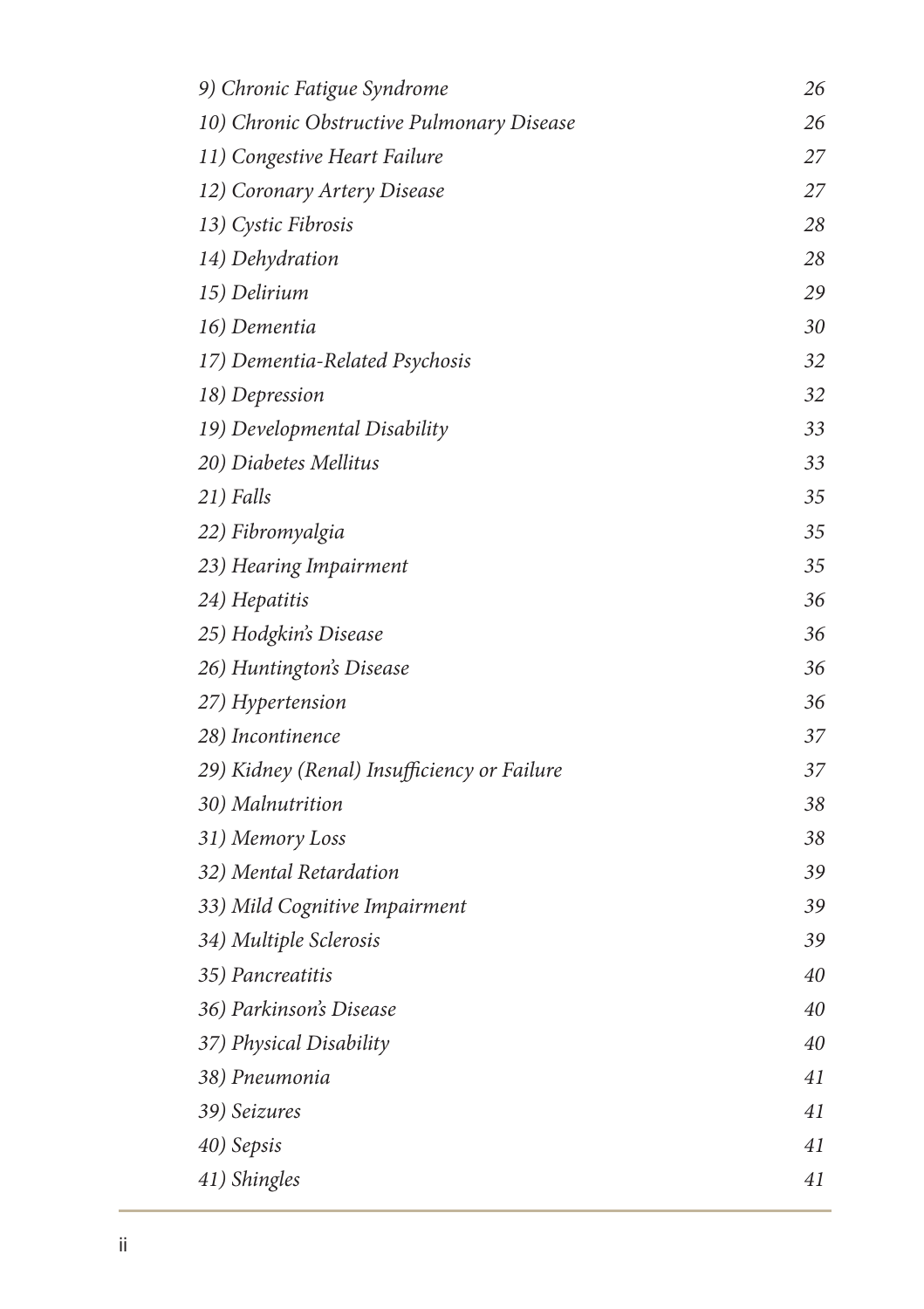|     |    | 42) Stroke                                                                | 42 |
|-----|----|---------------------------------------------------------------------------|----|
|     |    | 43) Substance Abuse (Alcoholism & Drug Abuse)                             | 42 |
|     |    | 44) Traumatic Brain Injury                                                | 43 |
|     |    | 45) Tuberculosis                                                          | 43 |
|     |    | 46) Vision Impairments                                                    | 43 |
|     | Е. | Activities of Daily Living (ADLs) and Instrumental Activities             | 44 |
|     |    | of Daily Living (IADLs)                                                   |    |
|     | F. | <b>Special Diets for Medical Conditions (General Guidelines)</b>          | 45 |
|     | G. | <b>Infectious Conditions</b>                                              | 46 |
|     |    | 1) Preventing Infection                                                   | 46 |
|     |    | 2) Types of Infection                                                     | 48 |
| IV. |    | <b>Issues Related to Elder Abuse and Neglect</b>                          |    |
|     | А. | Abbreviations to Commonly-Used Terms in Aging and Elder Abuse             | 53 |
|     | В. | <b>Elder Abuse Definitions and Examples</b>                               | 55 |
|     |    | 1) Physical Abuse                                                         | 55 |
|     |    | 2) Psychological Abuse                                                    | 56 |
|     |    | 3) Neglect by Others                                                      | 56 |
|     |    | 4) Sexual Abuse                                                           | 57 |
|     |    | 5) Self-Neglect (including Hoarding)                                      | 57 |
|     |    | 6) Abandonment                                                            | 58 |
|     |    | 7) Financial Abuse                                                        | 59 |
|     | C. | <b>Assessing for Abuse and Neglect</b>                                    | 60 |
|     |    | 1) Assessing Bruises                                                      | 61 |
|     |    | 2) Assessing Strangulation                                                | 67 |
|     |    | 3) Assessing Pressure Sores (Pressure Ulcers, Bedsores, Decubitus Ulcers) | 70 |
|     |    | 4) Assessing Dehydration                                                  | 72 |
|     |    | 5) Assessing Malnutrition                                                 | 73 |
|     |    | 6) Assessing Pain                                                         | 75 |
|     |    | 7) Assessing Cognition                                                    | 76 |
|     |    | 8) Assessing Capacity                                                     | 77 |
|     |    | 9) Assessing Undue Influence                                              | 78 |